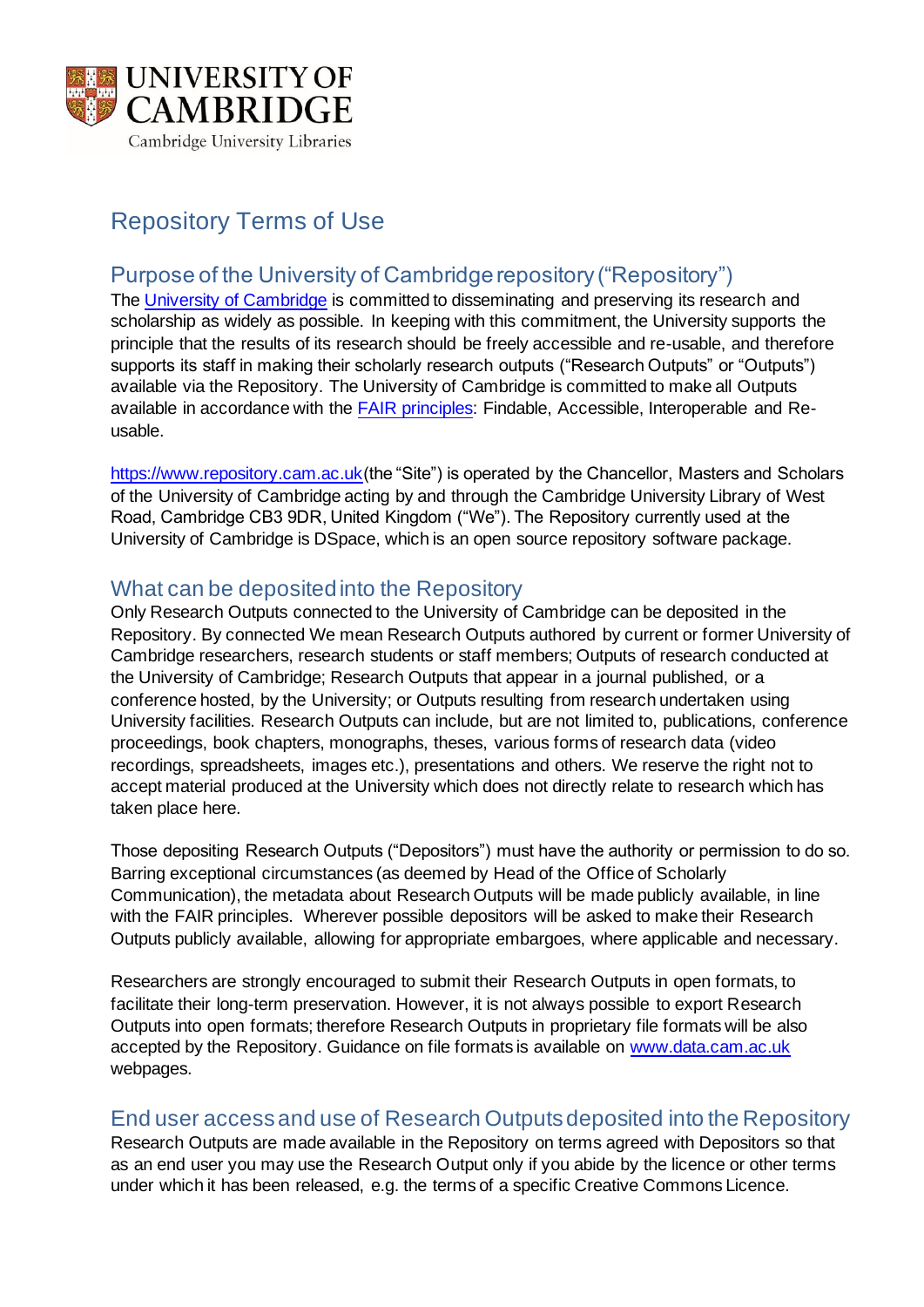

Unless indicated otherwise, Research Outputs made publicly available in the Repository are protected by copyright with all rights reserved.

To ensure licence compliance and good research practice, Research Outputs also need to be properly acknowledged, including citing their author/s and full bibliographical details in the suggested form: author/s, publication year, title, URL of Research Outputs in the Repository.

#### Deposition workflow

Prior to deposition, all Research Outputs submitted to the Repository will be scrutinised by the Office of Scholarly Communication to validate the following:

- Are Research Outputs submitted by (or on behalf of) a current/former University of Cambridge researcher, research students, or a member of staff?
- Are these Research Outputs connected with the University of Cambridge?
- Is the submission accompanied by appropriate metadata description?
- Is the funder properly acknowledged?

#### Responsibilities of Depositors

Depositors are responsible for ensuring that any Research Outputs submitted to the Repository were generated in accordance with the University's Research Policies, the University's Research Integrity and Ethics guidelines and in accordance with policies of relevant research funders.

Depositors are responsible for the content and the quality of submitted files, including ensuring that if the submission contains material for which the Depositor does not hold copyright, and that exceeds fair dealing permitted by law, the Depositor will have obtained the permission of the copyright owner to grant the University the rights required to make these Research Outputs available by the Repository, and that such third party-owned material is clearly identified and acknowledged within the text or content of the submission.

Depositors are responsible for ensuring that submitted Research Outputs have an appropriate metadata description.

By submitting their Research Output to the Repository, Depositors are offered a choice of licences they may wish to attach to their Research Outputs and must be willing and able to grant the University the right and licence to preserve and distribute their Research Outputs via the Repository (see the University of Cambridge Repository DEPOSIT LICENCE AGREEMENT Version 2.1).

#### Responsibilities of the Repository

The Repository is responsible for the curation of deposited Research Outputs, as well as for storing and sharing Research Outputs according to the guidelines of research funders. The Repository is managed by the Open Research Systems team within Digital Initiatives and its content is curated by the Office of Scholarly Communication.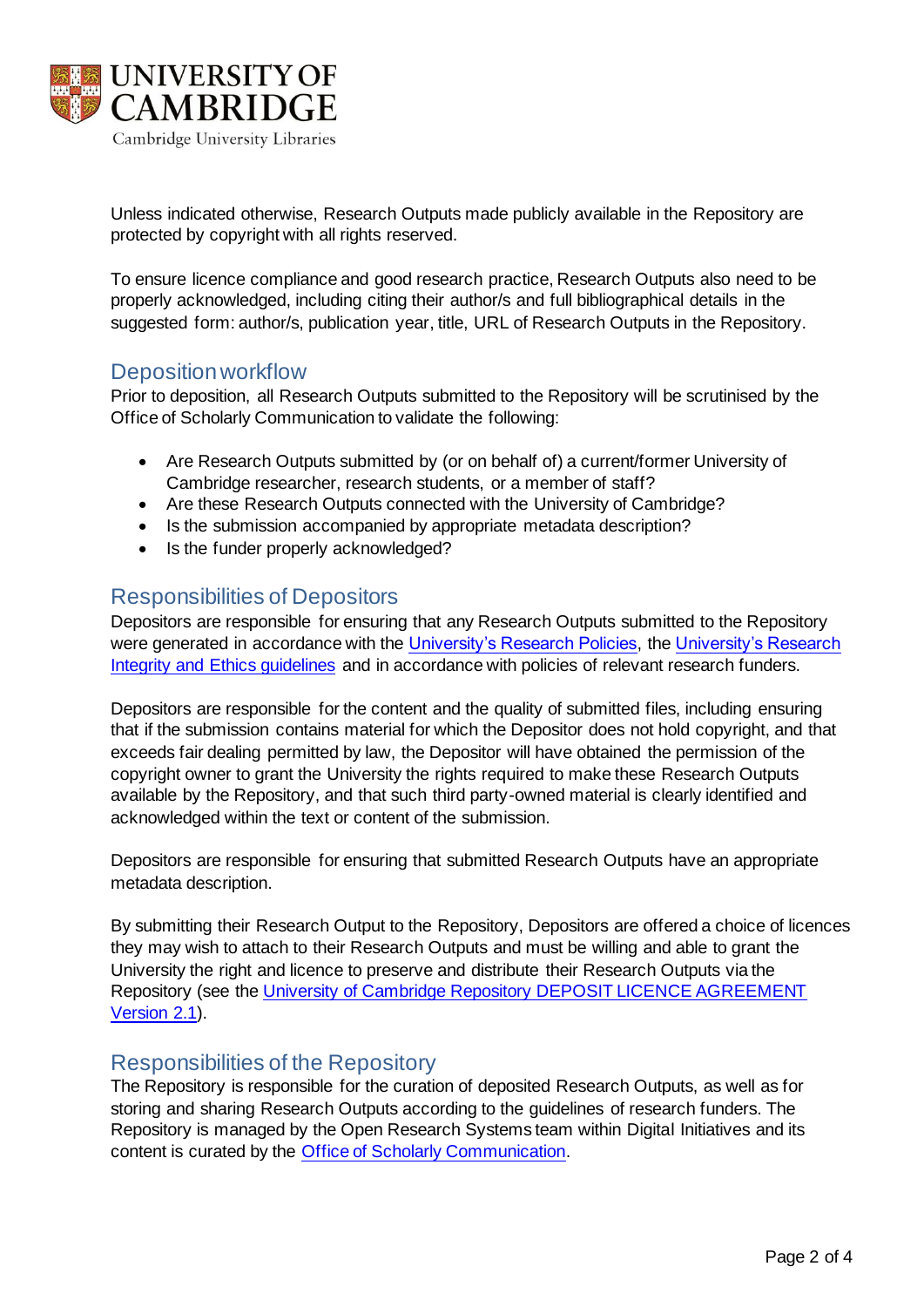

We are committed to the responsible and sustainable management of Research Outputs deposited in the Repository and to ensure long-term access to those works. Digital preservation policies and strategies and the technologies employed are shaped and informed by best practice in the field and are reviewed regularly to ensure that they remain current with evolving technologies and institutional practices.

We strive to maintain the availability of deposited works in the Repository indefinitely, but for technical, administrative, or legal reasons it may be necessary, and the Repository reserves the right, to remove deposits without notice. Upon such an occurrence the metadata record indicating storage of Research Outputs in the Repository may remain visible in perpetuity.

The digital assets in the repository are research outputs of the University and should the Library cease to exist, responsibility for the assets of the library (print and digital) would be determined by the University's governance. The repository and its data would be transferred to an appropriate archive or database controlled and managed within the University of Cambridge. The Repository's succession plan outlines the considerations that are relevant when assessing and determining suitable options for the transfer of content in Apollo, together with a list of those options.

## Other applicable terms

To the extent permitted by law, We exclude all conditions, warranties, representations or other terms which may apply to the Site or any content on it, whether express or implied. We will not be liable for any loss or damage, whether in contract, tort (including negligence), breach of statutory duty, or otherwise, even if foreseeable, arising under or in connection with use of, or inability to use the Site, or use of or reliance on any content displayed on the Site, nor for loss of profits, business or revenue, loss of anticipated savings, loss of business opportunity, goodwill or reputation of any indirect or consequential loss or damage. Nothing in these terms of use excludes or limits our liability for death or personal injury arising from our negligence, or our fraud or fraudulent misrepresentation, or any other liability that cannot be excluded or limited by English law.

Where the Site contains links to other sites or resources provided by third parties, We have no control over the content of those sites or resources.

These terms of use, their subject matter and formation are governed by English law and you and We agree that the courts of England and Wales will have non-exclusive jurisdiction in case of disputes or claims.

These terms of use (together with the documents referred to in it) explain the terms on which you may make use of the Site, whether as a guest or a registered user. By using the Site, you confirm that you accept these terms of use and that you agree to comply with them. These terms of use refer to the following additional terms, which also apply to your use of the Site. The Privacy Policy (https://www.lib.cam.ac.uk/privacy-policy) sets out the terms on which any personal data collected from you, or provided by you is processed. By using this Site, you consent to such processing and you warrant that all data provided by you is accurate. The Cookie Policy (https://www.lib.cam.ac.uk/privacy-policy) sets out information about the cookies on this Site.